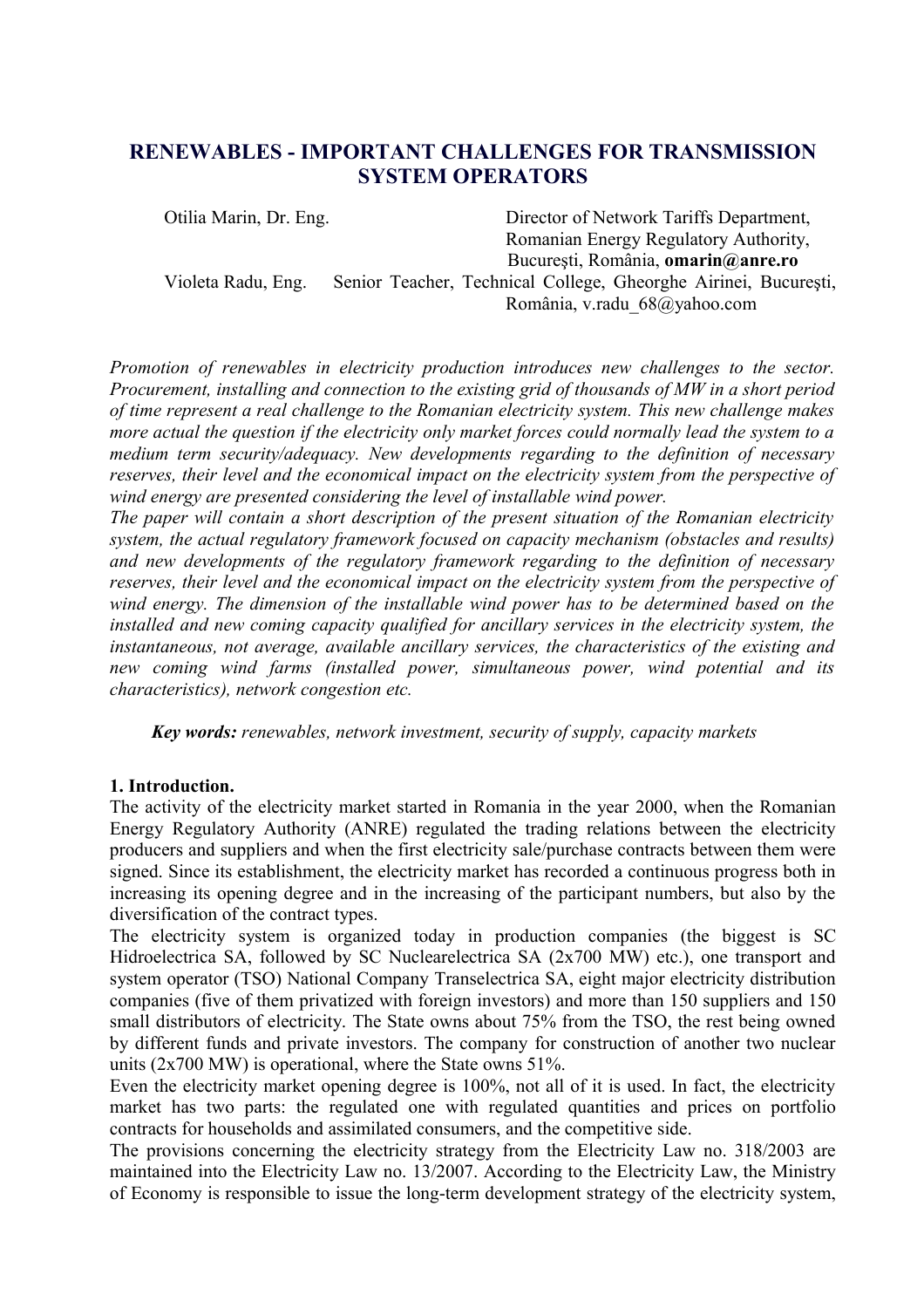the TSO to issue the 10 years development plan of the transmission network which has to be endorsed by ANRE and approved by the Ministry of Economy. As an EU member, at present, apart of the provision of the tender procedure for new capacity given by the EU Directive 54/2003, the secondary legislation doesn't consider a medium term capacity mechanism.

In this context, can be assured the capacity adequacy of the electricity system by electricity market only? And more, should we let only electricity market to assure, on medium term, both, electricity and capacity? Normally, the electricity market forces should lead the electricity system to a medium term security/adequacy. There are concerns however, especially after several relevant recent events happened in the recent past, that in real life, the electricity only market cannot assure the adequate capacity for both reliability and effective competition at all moments. Just on average it is not enough to assure them.

Promotion of renewables in electricity production introduces new challenges to the sector. Procurement, installing and connection to the existing grid of thousands of MW (12000 MW) in a short period of time represent a real challenge to the Romanian electricity system with an existing total generation capacity of 17000 MW. Not only new high voltage lines (400 kV) and substations are needed, but also new regulation regarding to the definition of necessary system reserves and their level.

The Romanian Energy Regulatory Authority developed in July 2007 a regulatory framework for a capacity mechanism as a first step in order to ensure a more specific signal, to ensure on medium term the adequacy of the system and reward all generators which contribute to effective competition or to system reliability. The time horison is less than a month for the mechanism in force.

## **2. Energy wind potential in Romania**

Five wind energy zones have been identified according to the geographic and environmental conditions and the wind velocities above 50 m of height.

Romania belongs to a temperate-continental climate area, with a high energy potential both on the Black Sea coast (gentle climate) and the alpine peaks and valleys (severe climate). Preliminary evaluations estimate that the annual wind energy potential of Romania is about 23000 GWh, with an installed rating of 14000 MW. On the Black Sea Coast the installed capacity could be estimated at 2000 MW, suitable to produce 4500 GWh/year.

The five wind zones of our Country and their wind potential limits are represented in Table 1. (Ambros, 1999).

| Zone / velocity/ | High mountain            | Sea Offshore             | Sea Coast                | Plains                   | Hills                    |
|------------------|--------------------------|--------------------------|--------------------------|--------------------------|--------------------------|
| capacity         | (m/s; W/m <sup>2</sup> ) | (m/s; W/m <sup>2</sup> ) | (m/s; W/m <sup>2</sup> ) | (m/s; W/m <sup>2</sup> ) | (m/s; W/m <sup>2</sup> ) |
|                  | >11,0; >1800             | $>9.0$ ; $>800$          | $>8,5$ ; $>700$          | $>7.5$ ; $>500$          | >6,0; >250               |
| Н                | $10,0 - 11,5$ ;          | $8,0 - 9,0;$             | $7.0 - 8$ ;              | $6,5 - 7,5$              | $5.0 - 6.0$ ;            |
|                  | $1200 - 1800$            | $300 - 800$              | $400 - 700$              | $300 - 500$              | $150 - 250$              |
| Ш                | $8.5 - 10.0$ ;           | $7.0 - 8.0$ ;            | $6,0 - 7,0$ ;            | $5,5 - 8,5;$             | $4,5 - 5,0$ ;            |
|                  | $700 - 1200$             | $400 - 600$              | $250 - 400$              | $200 - 300$              | $100 - 150$              |
| IV               | $7.0 - 8.5$ ;            | $5,5 - 7,0;$             | $5.0 - 6.0$ ;            | $4,5 - 5,5$ ;            | $3,5 - 4,5$ ;            |
|                  | $400 - 700$              | $200 - 400$              | $150 - 250$              | $100 - 200$              | $50 - 100$               |
|                  | $\leq 7.0$ ; $\leq 400$  | $<5.5$ ; $<200$          | $< 5.0$ ; $< 150$        | $<4.5$ ; $<100$          | $<3,5$ ; $<50$           |

Table 1. Technical elements for the wind potential exploitation in Romania

The map with the Romania wind energy potential, computed by the UE WASP Programme, is shown in figure 1. In Dobrogea Region the wind blows with a velocity higher than 4 m/s during a 4000…5000 hours/year period.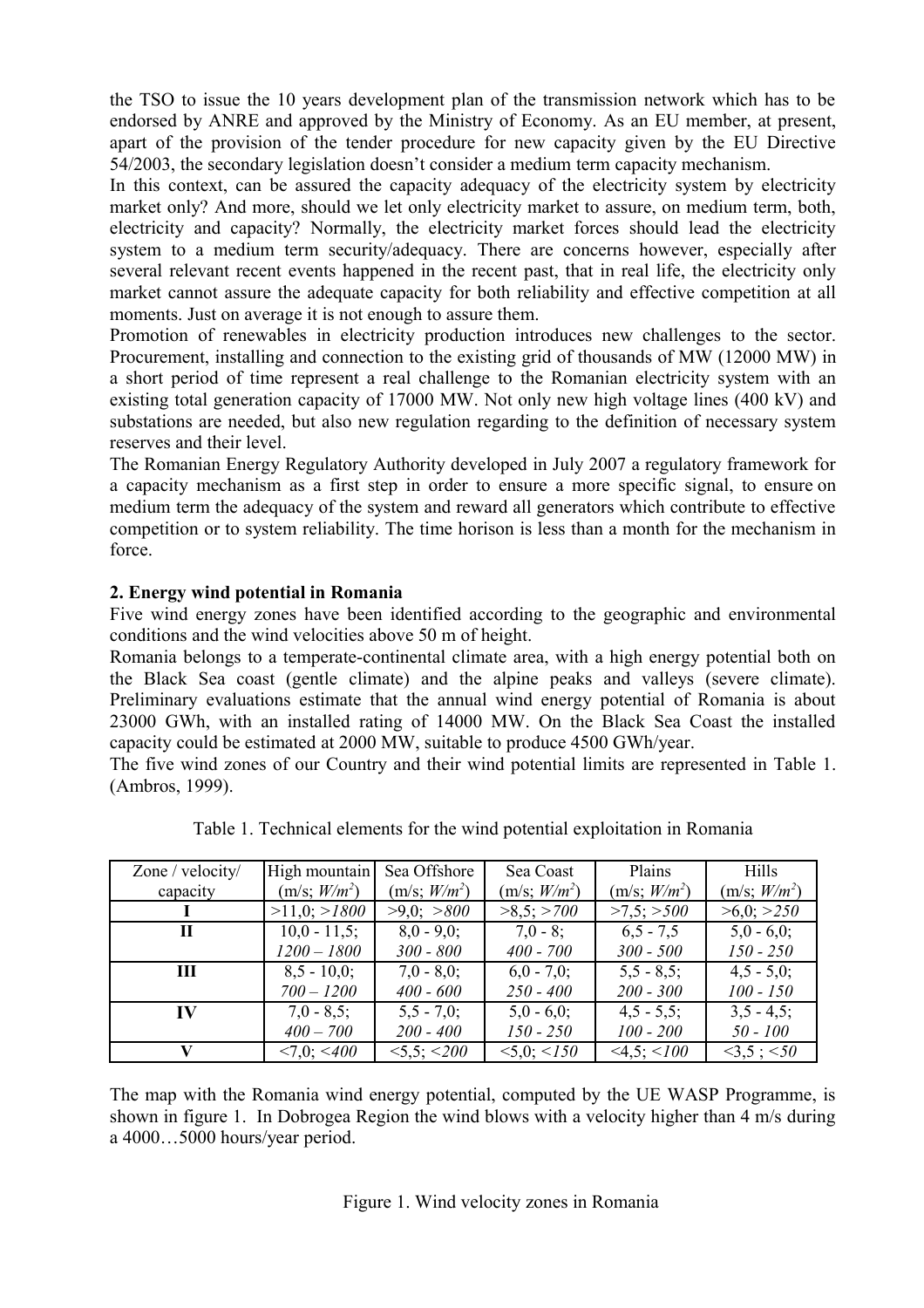

#### **2.1. Wind distribution in the Black Sea Area**

Due to the connection between the spatial air pressure and the air-mass circulation, the wind in the Black Sea has the main characteristics:

• During winter, because of the depression zone and the dorsal Siberian anticyclone influence, Black Sea is under the action of Northern winds, very powerful near the coast and weaker offshore. The Northern winds frequency represents about 44% of all other cases (N, NW and NE). These winds have also the highest average velocities in comparison to other sectors. Thus, the average wind velocities from the Northern sector are between 3,4 m/s (Mangalia) and 4,9 m/s (la Sulina), while on the other directions their values are between 2,7 m/s (Mangalia) and 3,4 m/s (Constanta).

• Starting April, the wind-flow directions change. During summer, due to the influence of the Azoric maximum, the main air circulation is from West.

Table 2 and Figure 2 reveal that the average wind velocity on the Romanian Black Sea Coast is about 8 m/s during winter and 5-6 m/s during summer.

| abic 2. Average velocities (hi) s) of the western and fiorthem sector of the Diack Be |       |        |
|---------------------------------------------------------------------------------------|-------|--------|
| Sector / Month                                                                        | x – x | X I-II |
| West                                                                                  |       |        |
| North-East                                                                            |       |        |

Table 2: Average velocities (m/s) of the Western and Northern sector of the Black Sea

Figure 2. Average wind velocity distribution on the Black Sea during January and July

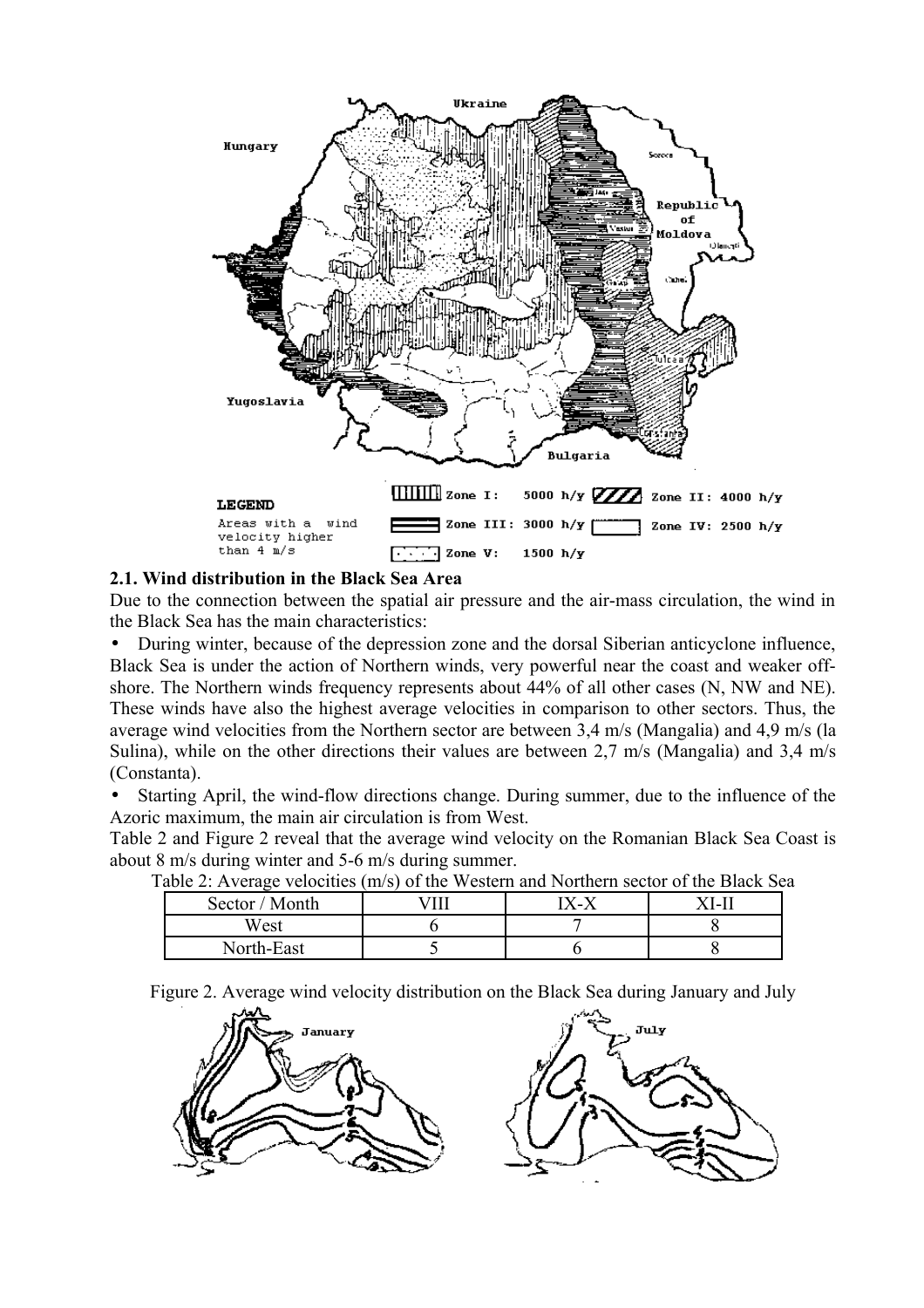Besides the main continental air circulation, at the frontier between land and sea appears a local circulation due to the thermal properties of the bellow surface, so-called breeze. The breeze generation mechanism is next explained: during winter, when sun radiation is strong, the soil temperature is much higher than the sea one, generating pressure gradients (in the day-time from the land to the sea, and in the night-time from the sea to the land). These pressure gradients cause a wind that begins to blow at 9 AM from the sea to the land, reaching is maximum at 3-4 PM. After 7-8 PM, the breeze changes its direction and blows from the land to the sea.

## **2.2. Wind energy potential of the Black Sea Coast**

Wind energy potential estimation has been done both on the 5 years experimental tests basis and Raleigh probabilistic model (Degeratu, 2003). The velocity measurements have been recorded at a standard weight of 10 m. The results of these estimations are represented in figure 3. It is possible to remark a very good concordance between model and measurements on the East and South-West directions, a good one on the North-East, South-East, East, West and North-West directions and an acceptable ratio on the North and South wind blowing directions.





## **3. Regulatory framework in force concerning capacity mechanism**

According to the Directive 2003/54/EC of the European Parliament, "security" means both security of supply and provision of electricity, and technical safety. Article 4, Monitoring of security of supply, highlight the monitoring activity including "covering the supply/demand balance on the national market, the level of expected future demand and envisaged additional capacity being planned or under construction,…, measures to cover peak demand and to deal with shortfalls of one or more suppliers". Article 28, Reporting highlights that "**special attention** will be given to measures taken in Member States to cover peak demand...". Article 7, Tendering for new capacity, specifies in accordance with Article 9 (Tasks of Transmission System Operator TSO – "responsible for: ensuring the long – term ability of the system to meet reasonable demands for the transmission of electricity, contributing to security of supply through adequate transmission capacity and system reliability, etc."), that the TSO may be designated as the body responsible for organizing, monitoring and controlling the tendering procedure for new capacity". At least in one of the proposals to update the Directive on Security of Electricity Supply was considered "to complete the process" and maintain adequate margins in both power transmission and generation.

The present commitment to assure the security is very strong, especially after all events happened in the recent past. These lessons showed that even liberalization requires adequate reserve margins and as it was expected, they decrease after liberalization process. There are voices which expect that competitive markets will provide adequate levels of security (eg many in UK), but also others considers that markets are unlikely to provide enough adequacy in "real life". So, both the quantitative, but also qualitative aspects have to be considered when we discuss about security of supply and capacity.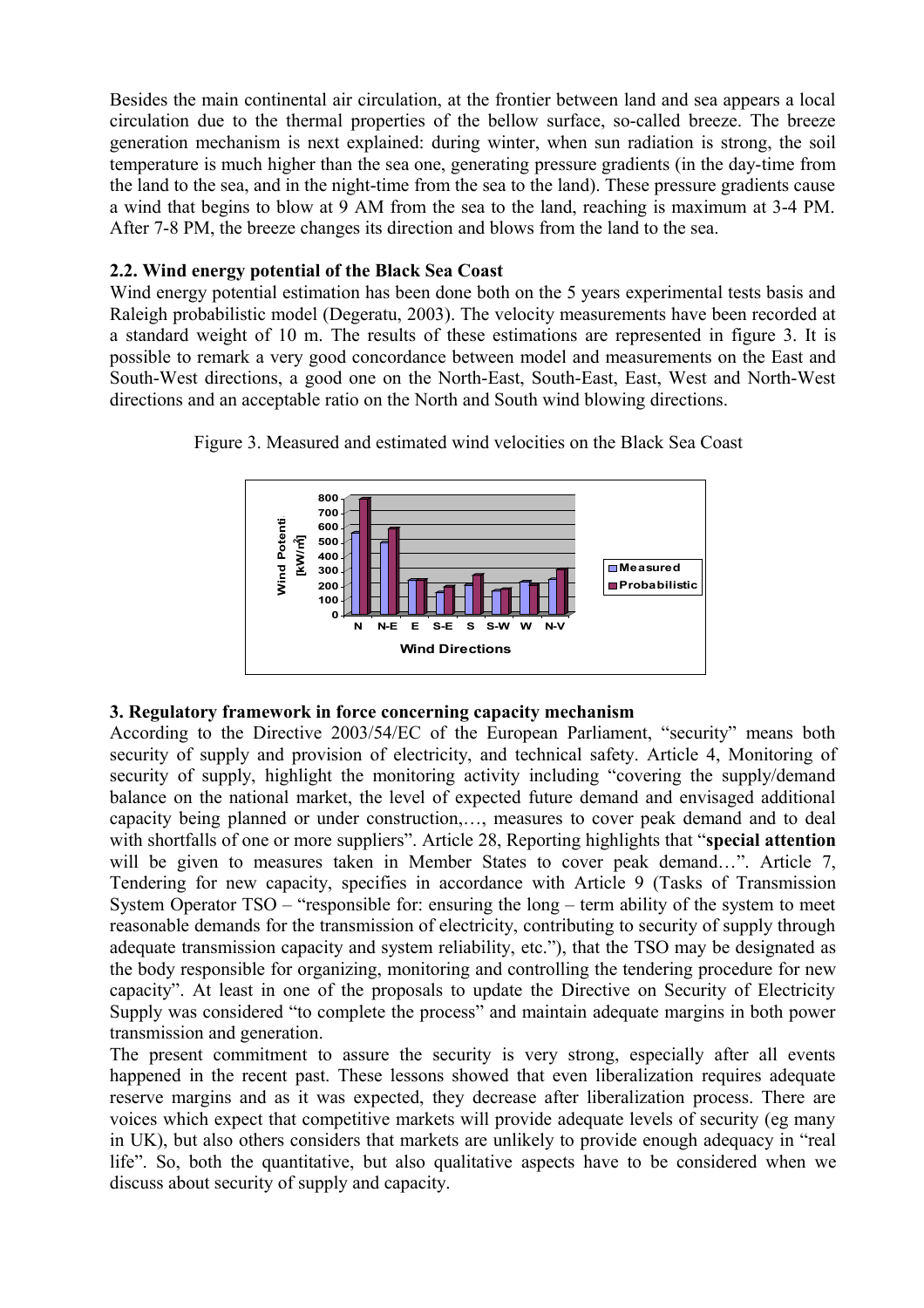Apart of the provision of Directive no 54/2003 regarding to the Tendering for new capacity on long term and the provisions of Hourly Electricity Balancing Market, in between, the only mechanism in place at the disposal to the Romanian TSO to ensure the quantitative and qualitative generation capacity to the system, are ancillary services. Their horizon is less than a year. For the capacity reserve the horizon is a month. Totally different than the balancing market, the ancillary services represent a market bigger than 300 mil Euro per year.

The components of the ancillary services are: secondary reserve, tertiary reserve (fast and slow), U/Q reserve, cogeneration capacity reserve and capacity reserve. Secondary reserve, fast tertiary reserve, U/Q reserve and cogeneration reserve are regulated 100%, both, hourly prices and quantities. Slow tertiary reserve is regulated only 50% and the rest of the necessary reserve is procured by TSO from seven suppliers on the market.

The capacity reserve has been implemented starting from  $1<sup>st</sup>$  of August 2007 as a result of approval and published of a certain methodology by ANRE. It represents an ancillary service which has the goal to assure of adequacy in the National Power System. The Methodology for establishes, implementation and use of ancillary services capacity reserve was approved by Order no.19/2007 and published in Official Gazette of Romania no.507/30th of July 2007. The capacity reserve is an additional power reserve requested by TSO, assured by power units which can start and upload in a shorter time than 72 hours to assure power consumption in special conditions.

The methodology is applied by TSO for: determination of requested quantity for capacity reserve (700 MW in year 2007, 400 MW at present), selection of dispatchable power units for this service, nominalization of suppliers for this service, using the service of capacity reserve, ending of service. It is implemented also by the suppliers running power units qualified for capacity reserve and used by ANRE to approve tariffs and regulated quantities for capacity reserve.

Based on a procedure endorsed by ANRE, TSO estimates, using computation methods for every next year, gross electricity consumption (for each month), maximum number of hours for not supplied electricity, capacity reserve (for each month).

There are defined two stages in implementing the capacity reserve. The  $1<sup>st</sup>$  stage started from August 2007 and ends on June 30, 2009. The characteristics have to be defined for the  $2<sup>nd</sup>$  stage of this market.

For the first stage of this market, the power units are selected by TSO based on a certain criteria as: the unit is off running and has no contract for ancillary services or for power, the unit has no environmental restrictions, the unit is not restricted to power flow, the unit is not in rehabilitation or retrofitting program, the unit has proved its availability, the supplier proved fuel availability, the period for which the unit can supply this ancillary service, geographical area of the unit, the period of time necessary from the appointment of the unit till to available status of the unit for this ancillary service.

Based on TSO's information and calculation and suppliers offers, ANRE approves the maxim price and the requested quantities of capacity reserve. The appointment of the units is settled based on the bidding price, no higher than the maximum price approved by regulator, if the offer of the supplier for capacity reserve is greater than the requested quantity. The appointment of the units is settled based on a regulator ordinance, if the offer of the supplier for capacity reserve is smaller than the requested quantity. The suppliers are paid by the bidding price, no higher than the cap price.

TSO and the capacity reserve suppliers settle dispatchable power units based on a contract. The use of capacity reserve is possible only through dispatch order for a period no less than three days. Capacity reserve is rebuilt in no more than two weeks from the starting point of running this ancillary service.

On the balancing market, the units will be paid with maxim price in the first three days and in the following days, they will be paid as a result of the bids on the balancing market. The power bidding on the day ahead market of these units is forbidden.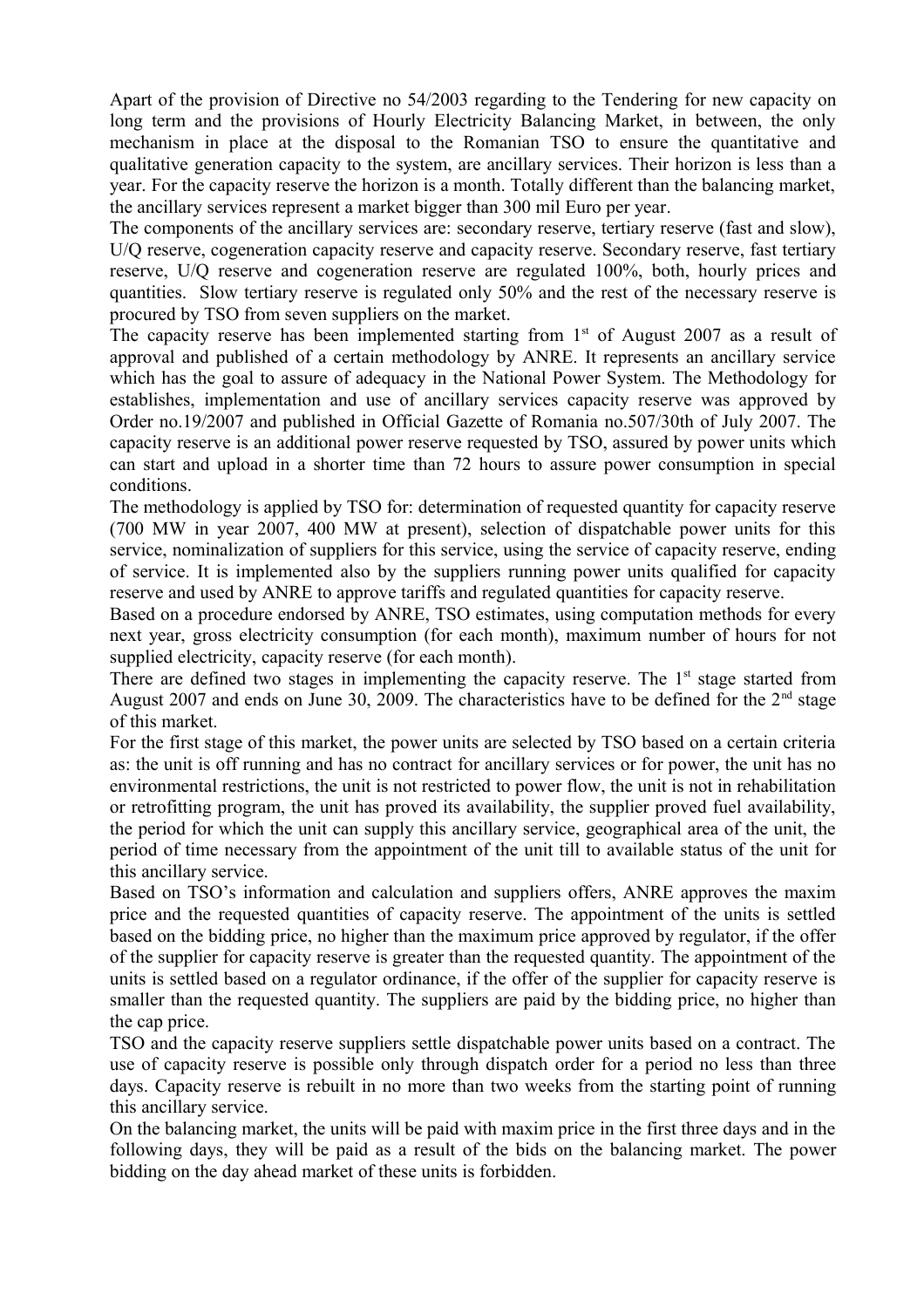Ending of service for capacity reserve before the contract period is allowed in specified conditions: force majeure, TSO requirement and regulatory approval if the power unit has not achieved contractual tasks at least one time after penalty payment, when the power units is above the maximum level allowed, when the license of the supplier was suspended or retracted, in other cases including contract suspended but only with regulator approval.

#### **4. Proposals for new developments of the regulatory framework**

Procurement, installing and connection to the existing grid of thousands of wind MW (12000 MW) in a short period of time represent a real challenge to the Romanian electricity system with an existing total generation capacity of 17000 MW. Not only new high voltage lines (400 kV) and substations are needed, but also new regulation regarding to the definition of necessary system reserves and their level. About 3000 MW in wind farms received approval for connection to the grid and about 700 MW of them have already connection contracts. They are mostly located in the south – east of Romania, near the Black Sea coast where new two nuclear units are planned to be installed at Cernavoda Power Plant. The most important problem raised by the TSO related to wind farms is the reserve needed to cover the power when the wind doesn't blow. This new challenge makes more actual the question above. We need to make transparent the

difference between capacity and energy, and deeper, the request of different type of capacity. The signal given by a high electricity price could have different roots as a lack of producing capacity by requested type, energy resources or network congestion. A more dedicated signal, led by market forces, should be developed on different types of medium term requested capacities.

A mechanism to *ensure today enough proper capacity for medium term (about 4 years)* and to put on market basis this managing activity of the surplus capacity could be more appropriate, together with redesign of the actual technical procedures to determine the necessary system reserves. It is sustainable for the society to ensure a market mechanism, which provides the financial resources for units offering proper medium term adequacy of the electricity system in order to let the in-efficient units which can provide adequacy, not to operate. In order to maintain a capacity reserve, the present regulatory framework promotes the un-efficient units to operate through portfolio contracts.

A *medium term* capacity market could give the correct signal for new efficient units in order to assure the medium term adequacy of the system and also it could give the surety on an adequacy of the system from capacity point of view. It recognizes in time the potential capacity shortfalls (or surpluses) before they actually occur, thereby facilitating the capacity investments that would avoid the price volatility that results when electricity supply becomes limited.

TSO should determine the necessary capacity (including the type) for each year of the near future period of time based on the estimated demand received from suppliers and long term system and generation planning studies. This period of time should be about 4 years in order to allow the building of new capacity. A longer period would bring the estimation errors and stranded cost in unneeded capacity. TSO could awards certificates for each capacity available in the target year according to the net available long term/peak capacity, differentiated by various categories of reserves/plants, in order to be used on the market by each production company.

The market mechanism should require to each supplier to medium term secure or contract for sufficient proper reserve capacity to match his customer profile according to the system operator specification, bilaterally/ offers to the capacity market operator/ via auction. Those consumers who need higher power reserve should buy more reserves, of different types. We can talk about capacity markets for different type of capacity. The money would be paid in the year in which capacity is appointed. A penalty system has to be considered for both demand side and supply side of capacity.

In the other hand, taking into account the huge present possibility, from the technical point of view, to efficiently use the renewables potential, especially wind, to produce electricity, the redesign of the necessary system reserves has to make a step further than the variation of the load